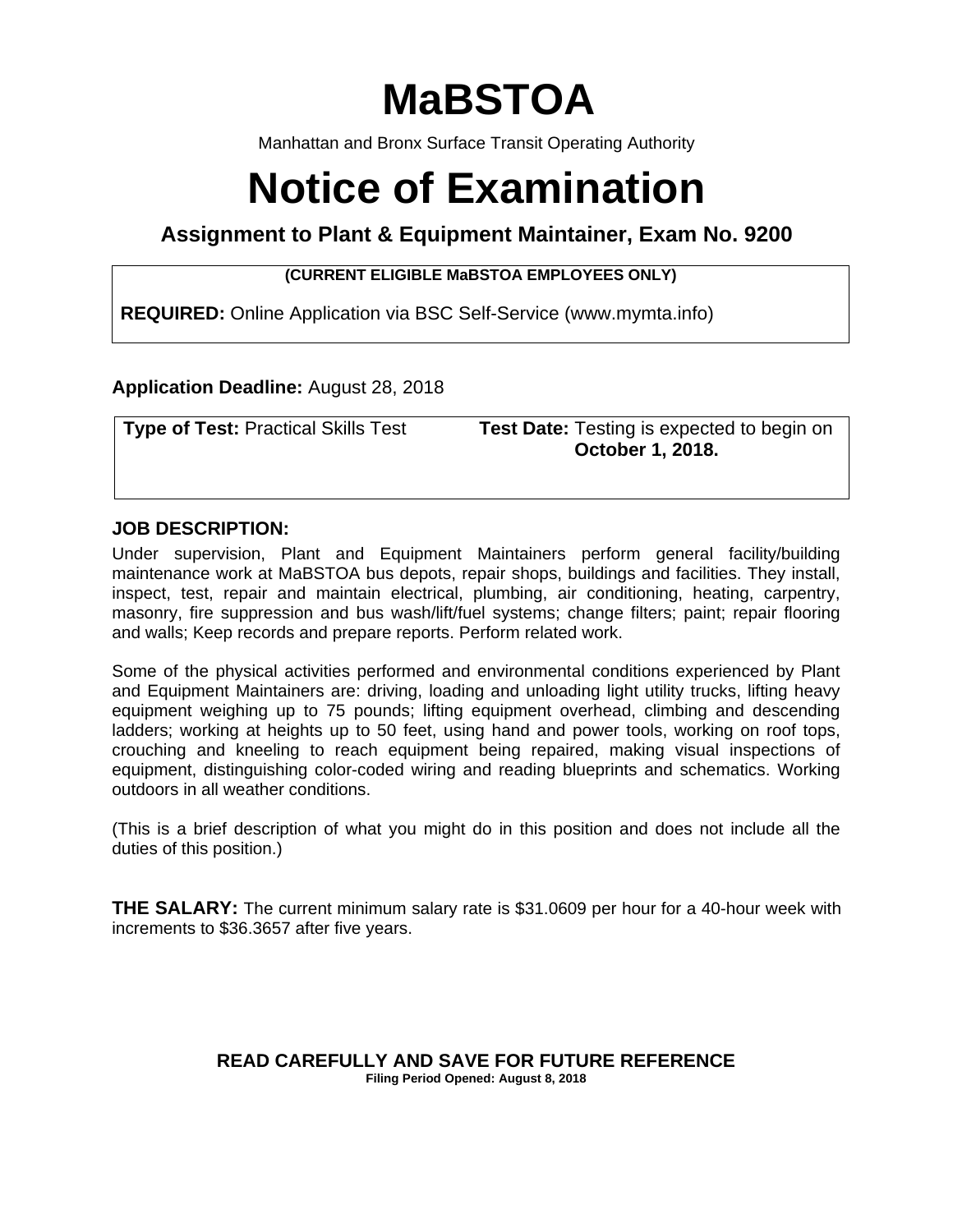# **ELIGIBILITY TO TAKE THE EXAMINATION:**

**Education and Experience Requirements:** This examination is open to each MaBSTOA employee who **on the first date of the practical skills test:**

- 1. is permanently employed in the title of Cleaner Maintainer's Helper, Maintainer's Helper, Bus Maintainer (Body), Bus Maintainer (Chassis) and Plant and Equipment Maintainer in any specialty; and
- 2. is not otherwise ineligible

#### **This examination is not open to employees of New York City Transit or employees of other MTA agencies.**

If you do not know if you are eligible, **check with your department's Human Resources Representative.** You may be given the test before we verify your eligibility. You are responsible for determining whether or not you meet the eligibility requirements for this examination prior to submitting the application. If you are marked "Not Eligible", you will not receive a score.

**PROOF OF IDENTIFICATION:** At the time of the practical exam, you must present your employee ID.

# **REQUIREMENTS TO BE ASSIGNED:**

**Driver License Requirement:** At the time of assignment to Plant & Equipment Maintainer, you must possess a Class B Commercial Driver License valid in the state of New York with a passenger endorsement and no restrictions. This license must be maintained for the duration of your employment in this title.

**Drug Screening Requirement:** You must pass a drug screening in order to be promoted, and if promoted, you will be subject to random drug and alcohol tests for the duration of your employment. Additionally, if you have tested positive on a drug and alcohol test or had a refusal to the test during pre-employment or while employed by a Federal DOT-regulated employer during the applicable period, you must have completed the Substance Abuse Professional (SAP) process required by federal law in order to be appointed to this safety sensitive position.

### **HOW TO OBTAIN AN APPLICATION:**

During the application period, you may obtain an Application for this examination online at http://mta.info/nyct/hr/appexam.htm by the last day of the application period.

**MTA NEW YORK CITY TRANSIT EXAM INFORMATION CENTER:** Open Monday through Friday, from 9 AM to 5 PM, in the lobby at 180 Livingston Street, Brooklyn, New York. Directions: take the A, C, F or R trains to the Jay Street Metro-Tech Station or, the 2 or 3 train to the Hoyt Street Station.

### **REQUIRED FORM:**

Application: Make sure that you follow all instructions with your Application. Save a copy of the instructions for future reference.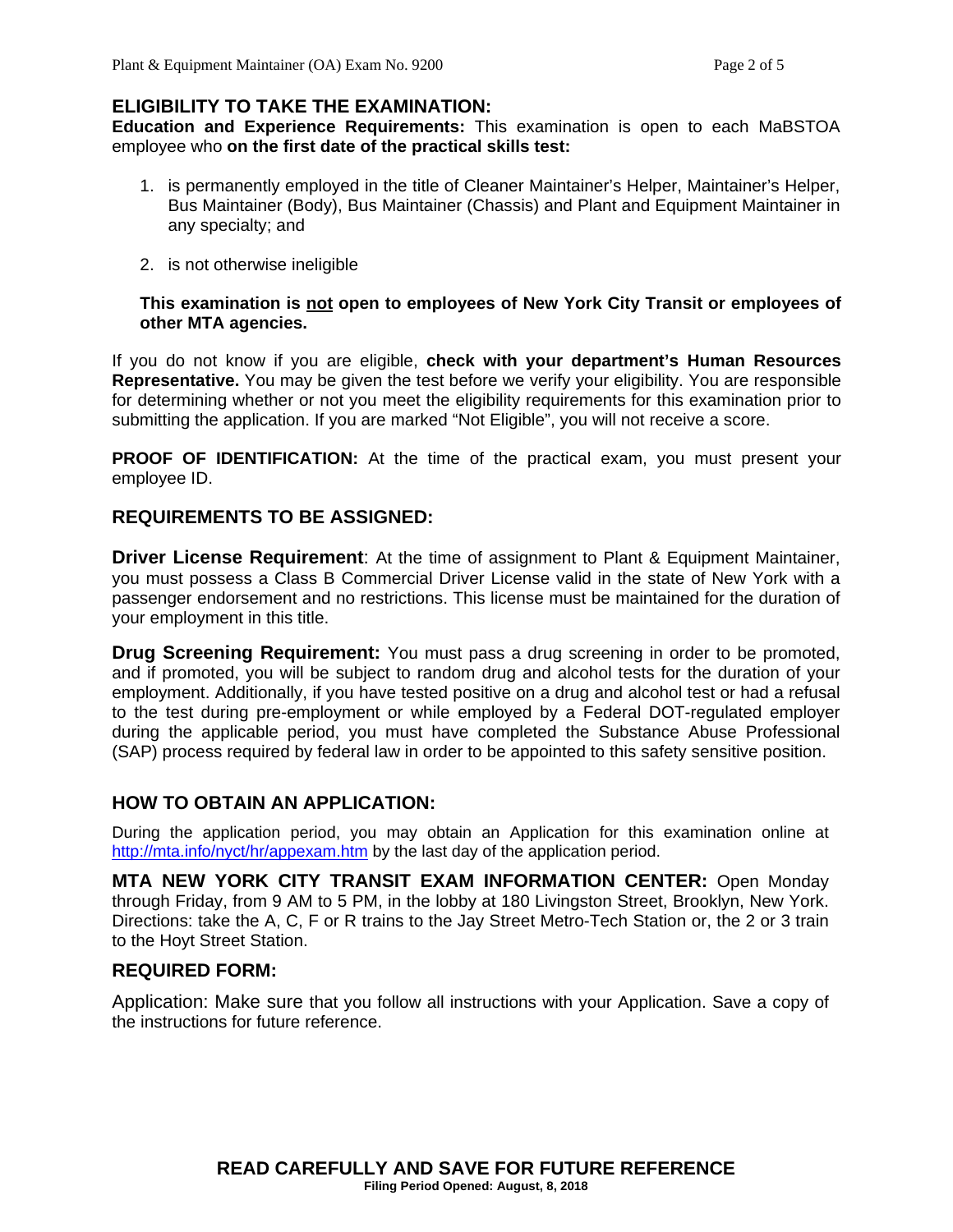# **HOW TO SUBMIT AN APPLICATION**

**Electronic Applications:** Apply using the "BSC" Self-Service portal at http://www.mymta.info by **Tuesday, August 28, 2018**, the last day of the application period.

#### **Online Applications:**

- 1. You may apply over the internet using the online application system by the last day of the application period.
- 2. There is no application fee for this exam.
- 3. You will be given a confirmation number after you submit your application.

# **ADMISSION LETTER**

You will receive an *Admission Letter* in the mail about 10 days before the start date of the practical skills test. If you do not receive an *Admission Letter* at least 4 days before testing is expected to begin, you may obtain a duplicate letter at the MTA New York City Transit Exam Information Center. A paper copy of the *Admission Letter* is your ticket for admission to the practical skills test.

Employees **must** keep their official mailing addresses **up to date** with the NYC Transit Personnel Testing, Selection & Classification Unit and the MTA Business Service Center (BSC). Addresses on file with the BSC may be used to mail correspondence, including the Admission Letter.

# **THE TEST**

The practical skills test may require you to perform tasks that demonstrate your knowledge of the operation, maintenance, repair or construction of electrical, plumbing, air conditioning, heating, carpentry and masonry systems or components and knowledge of safe work practices. A score of 70 is required to test pass this practical. Seniority scores will be factored only for those candidates who pass the practical skills test. Seniority will determine 100% of the final score. Ties resulting from identical scores will be broken in an equitable manner to be determined by the NYC Transit Personnel Testing, Selection & Classification Unit.

### **TEST ADMINISTRATION GUIDELINES:**

**Warning:** You are not permitted to enter the test site with cellular phones, beepers, pagers, cameras, portable media players, or other electronic devices. Calculators are permitted: however, they must be hand-held, battery or solar powered, numeric only. Calculators with functions other than addition, subtraction, multiplication and division are prohibited. Electronic devices with an alphabetic keyboard; or with word processing or date recording capabilities such as planners, organizers, etc. are prohibited. If you do bring any of these devices in the building at any time before, during or after the test, you may **not** receive your test results, your test score may be nullified, and if applicable your application fee will **not** be refunded.

**Leaving:** You must leave the test site once you finish the test. If you leave the test site after being fingerprinted but before finishing the test, you will not be permitted to re-enter. If you disregard these instructions and re-enter the test site, you may not receive your test results.

#### **READ CAREFULLY AND SAVE FOR FUTURE REFERENCE Filing Period Opened: August 8, 2018**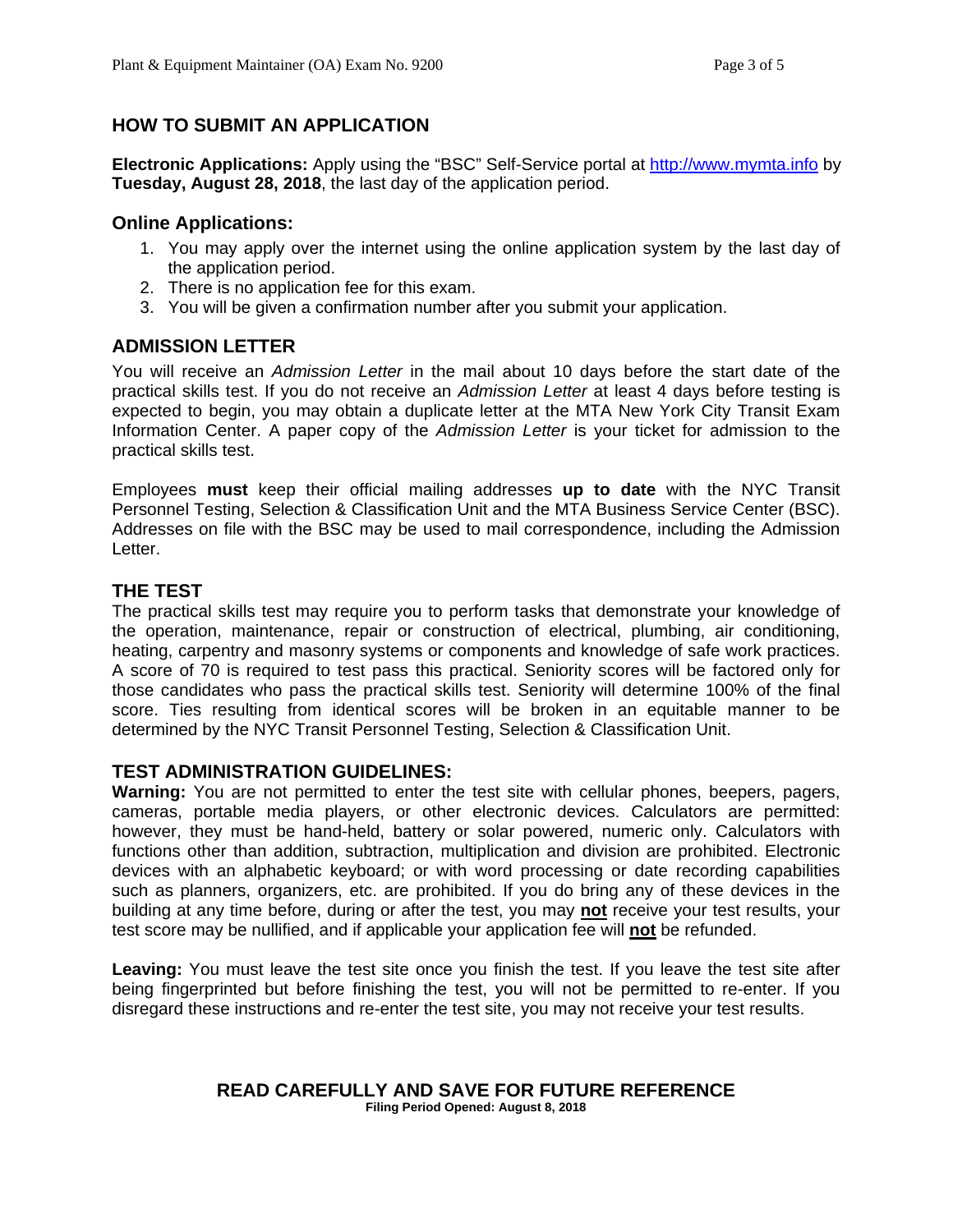# **THE TEST RESULTS**

A score of 70 is required to pass. Seniority scores will be factored only for those candidates who pass the test. Ties resulting from identical scores will be broken in an equitable manner to be determined by the NYC Transit Personnel Testing, Selection and Classification Unit.

# **ELIGIBLE LIST**

If you pass the practical skills test and are found qualified, your name will be placed in final score order on an eligible list and you will be given a list number. You will be notified by mail of your test results. As vacancies occur, candidates will be considered for appointment in eligible list order. If you meet all requirements and conditions, you will be considered for appointment when your name is reach on the eligible list. Candidates who pass the practical skills test are not guaranteed assignment.

### **SPECIAL ARRANGEMENTS**

**Late Filing:** Consult your department's Human Resources representative to determine the procedure for filing a late application if you meet the following conditions:

- 1. You are absent from work for at least one-half of the application period and are unable to apply for reasons such as vacation, sick leave or military duty; or
- 2. You become eligible after the above application period, but on or before the first date of the practical skills test.

**Special Test Accommodations:** If you plan to request a special testing accommodation due to disability or an alternate test date due to your religious belief, follow the instructions included with you Application and mail your request to the address found in the "Correspondence Section" below no later than 30 days prior to the first scheduled test date.

### **Make-up Test:**

You may apply for a make-up test if you cannot take the test as originally scheduled for any of the following reasons:

- 1. Compulsory attendance before a public body; or
- 2. On-the-job injury or illness; or
- 3. Absence for one week following the death of spouse, domestic partner, parent, sibling, child or child of a domestic partner; or
- 4. Absence due to ordered military duty; or
- 5. A clear error for which MTA NYC Transit is responsible; or
- 6. A temporary disability, pregnancy-related, or child-birth-related condition preventing you from taking the test.

To request a make-up test, mail your request and your documentation of special circumstance to the address found in the "Correspondence Section" below within 60 days of your scheduled test date or make the request within 60 days of restoration to your position after performing ordered military duty.